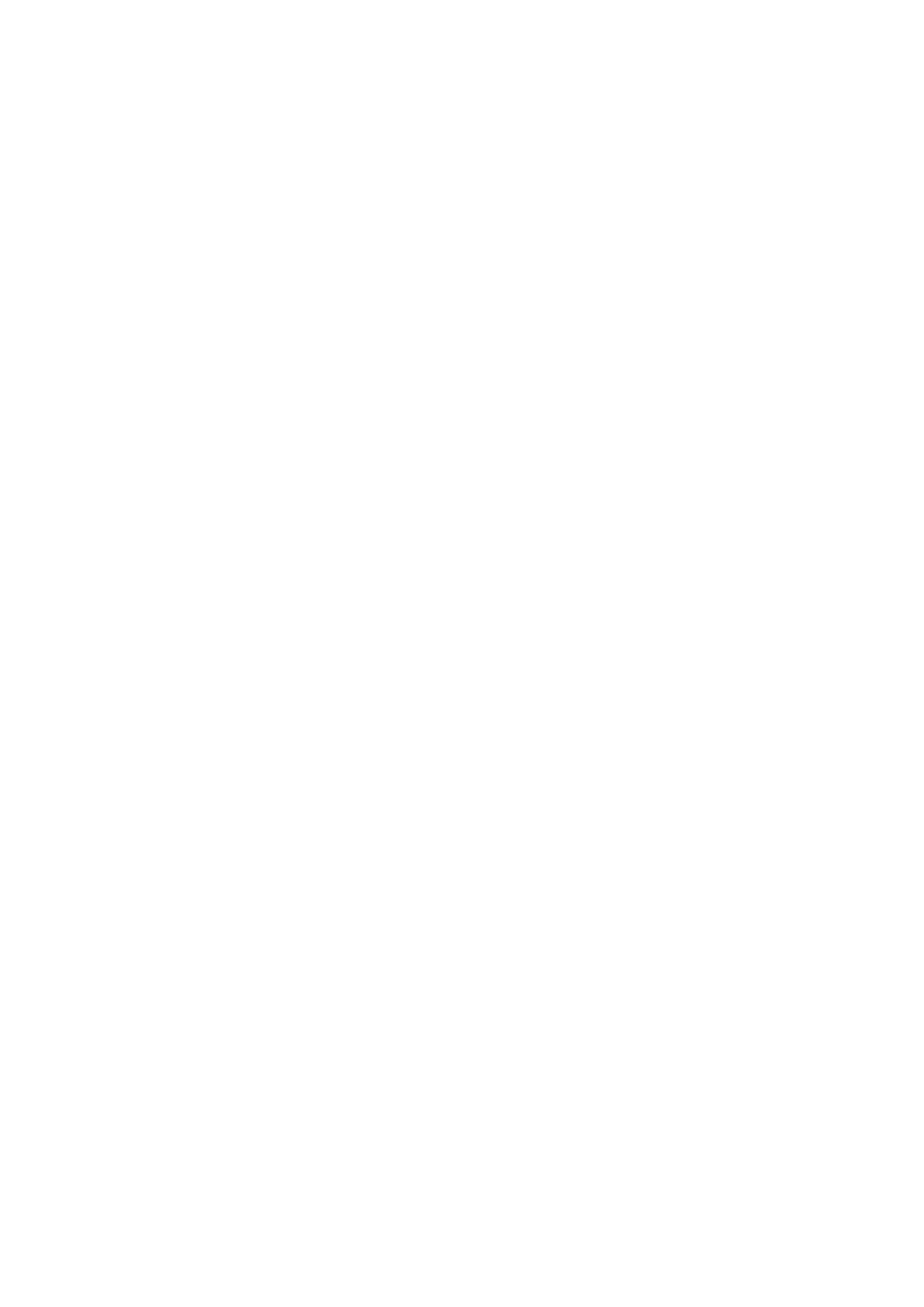汉语系统中可以检验组成命令词的单字, 此时系统对 这些单元的分辨能力则至关重要, 这点在 2.4 节中已经 予以验证. 然而, 此种实现依赖于上游的分割结果, 为 系统带来了新的困难. 除此之外, 另一种思路则是尝试 增强系统本身的时序鉴别能力.

例如, 在 i-vector 框架下, 一般通过隐马尔科夫模 型 (Hidden Markov Model, HMM)、长短期记忆网络 (Long Short-term Memory, LSTM) 等时序相关的模型 建模时序特征, 产生新的 i-vector 或作为已有 i-vector 的补充. 文献 [[10](#page-8-0)] 对比了 i-vector、d-vector、s-vector 三种特征对不同语音特性 (如说话人身份、说话速度 等) 的刻画能力. 其中对于词序特性, 该文通过在两段 拼接顺序不同的语音上的分类任务予以验证, 在此实 验中 i-vector 的鉴别效果较差, 接近随机猜测, 说明其 几乎没有时序鉴别能力, 而基于 LSTM 的 s-vector 效 果突出, 因此该文通过拼接二者得到所谓 i-s-vector, 在 包括词序区分的大部分任务上均取得了最优结果. Hossein 等[\[17](#page-8-1)] 则提出使用 HMM 代替 GMM 作为 UBM 模型的基础, 通过对每个音素训练 HMM 并拼接, 得到 特定语句的 HMM模型, 由此模型产生的 i-vector 与语 句的相关性更强.

上述方法通过引入其它时序相关的模型增强 ivector 的时序鉴别性能, 其共同局限性在于需要与语句 相关的信息, 如每段语句的音素标签, 用于训练对应的 HMM 或神经网络模型, 而实际应用中我们希望在仅具 备录入语音, 没有关于语音内容知识的情况下, 完成系 统的训练. 动态时间规整 (Dynamic Time Warping, DTW) 算法[[18](#page-8-2)] 是语音领域的经典方法之一, 其通过对语音序 列进行非线性扭曲实现序列间对齐, 从而求取相似度, 算法直观且易于实现, 其约束条件决定其适于衡量时 序差异, 且不依赖语音以外的信息. 因此, 本文提出将 DTW 与原有 i-vector+PLDA 系统融合, 期望二者融合 而成的系统可以兼顾 i-vector+PLDA 的低错误率和 DTW 的时序鉴别能力.

## **3.2** 得分计算、似然比校准与系统融合

DTW 算法产生两段序列之间的相似度得分, 而在 很多命令词系统中, 单个词语对应存在多个模板 (训练 语音片段). 本文中将目标语音在某词语下所有模板上 的 DTW 得分的平均值作为该语音与此词语的相似度.

尽管上述得分与对数似然比同为相似度的体现, 但由于计算方式、统计特性上的差异, 数学上二者并 不相容. 本文采用文献 [[19\]](#page-8-3) 中的逻辑回归校准方法, 通

60 系统建设 System Construction

模型系数, 并校准原始得分s, 使其等价于对数似然比: 过在同源、不同源得分上训练二元逻辑回归模型得到

$$
\log(LR) = \alpha + \beta s \tag{19}
$$

系统融合采用两系统似然比的连乘, 即对数似然 比的简单相加:

$$
\log(LR_m) = \log(LR_{\text{DTW}}) + \log(LR_{\text{PLDA}}) \tag{20}
$$

## **3.3** 逆序短语拒识实验

第 2.5 节实验中使用的 SbPhrase 数据集不含有实验 所需的音素相近但字序不同的短语对, 因此为 SbPhrase 中 前 50 条短语重新采集语音, 构建小型子数据集 SbPhrase-T. 对于每条短语, 除其正序 (如"曼彻斯特") 外, 另行采 集部分逆序 (如"斯特曼彻") 和完全逆序 (如"特斯彻 曼") 两份语音. 将 SbPhrase 中前 50 条短语作为集内词 训练 i-vector+PLDA 系统, 将两种逆序语音作为集外词 进行拒识实验.

[图](#page-6-0) [5](#page-6-0) 为短语的 3 种字序在原系统上对数似然比得 分的混淆矩阵 (confusion matrix), 展示了所有语音在所 有正序短语的 PLDA 模型上的相似度情况. 其中, 为方 便横向比较, 横轴每 3 列对应一条短语, 其下三列依次 对应正序、部分逆序、完全逆序语音的得分. 观察对 角线可以发现, 两种逆序语音在其对应序号正序模型 上的得分总体较高, 说明系统不能将其有效拒识, 再次 确认了前述 i-vector 在时序鉴别能力方面的弱点.





<span id="page-6-0"></span>[图](#page-7-0) [6](#page-7-0) 为 DTW 与 i-vector+PLDA 系统融合后, 新系 统上得分的混淆矩阵, 经 DTW 修正后, 混淆矩阵的对 角线更加清晰, 两种逆序语音的得分明显降低, 接近背 景 (短语不匹配情况) 水平.

[表](#page-7-1) [6](#page-7-1) 为两种系统对逆序语音拒识的量化实验结果. 数据表明, 相比单 i-vector+PLDA 系统, 融合系统有效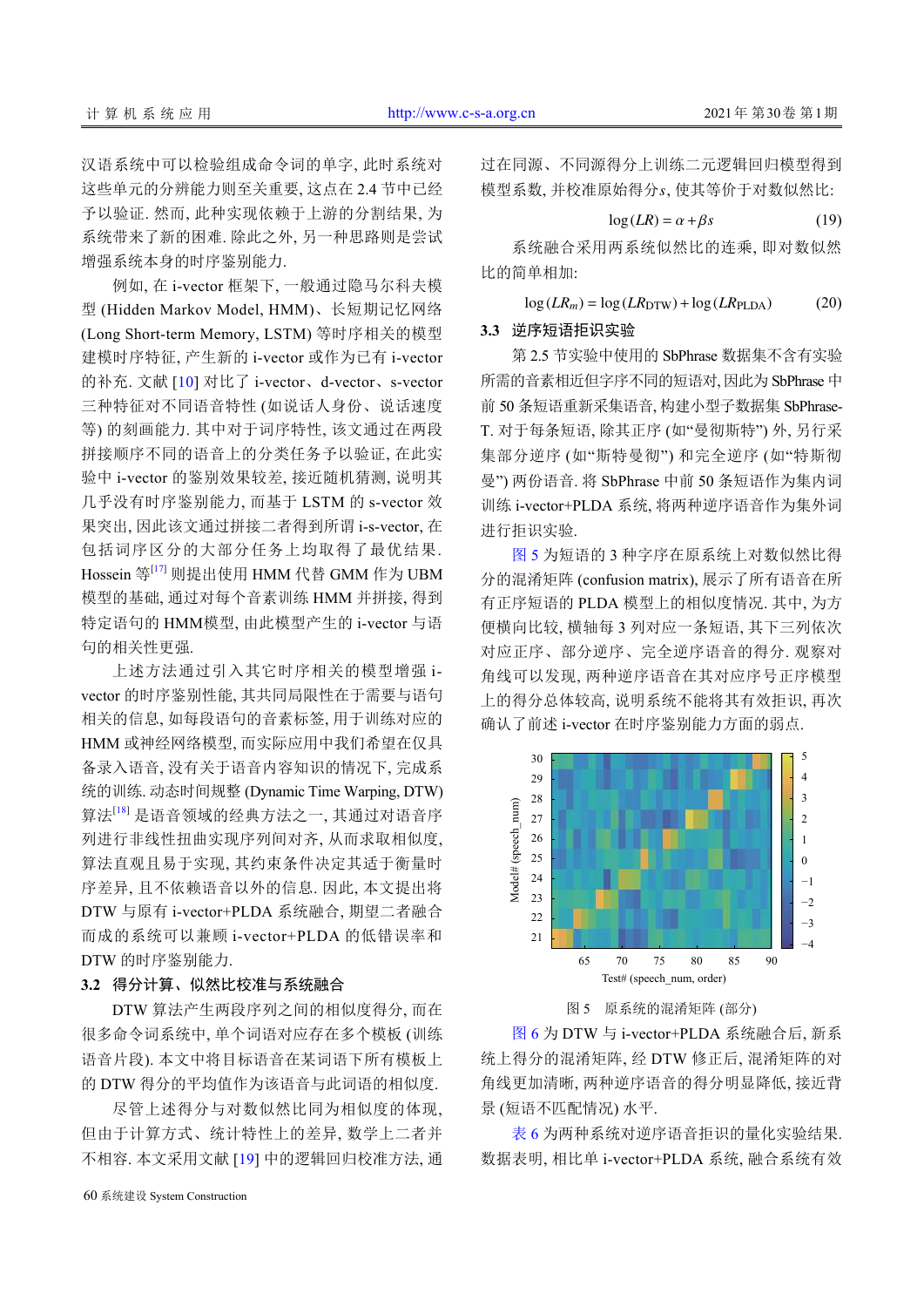降低了系统在逆序语音上的虚警, 说明 DTW 得分的引 入提高了系统的时序鉴别能力.



<span id="page-7-1"></span><span id="page-7-0"></span>表 6 不同系统在 SbPhrase-T 数据集上的拒识性能

| 系统            |  | 虚警率(%) |
|---------------|--|--------|
| i-vector+PLDA |  | 1.98   |
| 融合            |  | 0.72   |

## 4 i-vector+PLDA 置信度应用意义分析

相比传统的置信度估计方法, 上文提出的基于 ivector 和 PLDA 以及融合 DTW 的方法具有两点优势:

其一, 无需训练声学模型及语言模型. 传统方法, 特别是基于后验概率的置信度判决方法, 依赖基本语 音识别单元 (如音素或音节) 声学模型的似然值得分和 相应的声学模型. 这些信息常常与特定系统及其使用 的声学模型、语言模型相关, 迁移至传统语音识别系 统的诸多变种以及未来更新颖的语音识别框架中存在 困难. 本文方法训练过程则仅需语音及对应的类别标 签, 外部系统不额外提供其他先验的声学和语言模型 信息, 一方面使得系统结构直观、易于实现, 另一方面 因为无需考虑前端系统的实现细节, 可以独立测试与 部署, 达成一定程度的模块化, 使用更加灵活广泛.

其二, 无需提供语句内容相关信息. 实际应用中, 很多命令词系统通过非确定性的命令词加强安全性或 保证用户体验. 例如, 用户可以根据个人喜好为智能音 箱、手环等智能设备录入自选的唤醒词, 后续通过该 词唤醒设备进入工作状态. 此类场景中, 设备在录入阶 段无法获知命令词的内容, 因此文献 [[10](#page-8-0),[17\]](#page-8-1) 中的方法 缺乏训练所需的标签. 本文方法通过 DTW 完成时序信

息的补充, 避免了对此类"标签"的依赖, 可以应对较为 复杂多变的命令词. 在电话银行、智能家居等应用中, 通过本文方法对语音识别系统的结果进行验证, 既有 助于降低错误, 提升用户体验, 同时仍不失原系统交互 过程中的灵活性, 对命令词系统的改进具有实际价值.

此外, 第 2 节的置信度检验实验结果中, 本文方法 辅助语音识别系统对连接词识别率的提升相比孤立字 更为显著. 越长的语音片段, 其中包含的语音内容信息 越丰富, 通过相应增加 UBM 混合数和 i-vector 维度, 得到的 i-vector 能够充分包含此信息, 而特征信息量的 增加也有益于 PLDA 对有用信息的分离与鉴别. 因此, 相比孤立字, 本文方法更适合用于词语、短句等较长 的语音.

## 5 结束语

本文提出将 i-vector 以及 PLDA 模型用于置信度 判决. i-vector 语音特征包含了包括说话内容在内的各 种差异信息, 利用 PLDA 可以中和其他信息的影响, 有 效鉴别说话内容, 且其形式上符合基于似然比的置信 度分析, 在孤立字、连接词实验中体现出了良好潜力. 通过与 DTW 融合, 补充缺失的时序信息, 得到不依赖 声学、语言模型以及语句标签的置信度分析方法, 在 应用中较传统的置信度分析方法有其独特优势.

参考文献

- 1 Jiang H. Confidence measures for speech recognition: A survey. Speech Communication, 2005, 45(4): 455–470. [doi: [10.1016/j.specom.2004.12.004\]](http://dx.doi.org/10.1016/j.specom.2004.12.004)
- Wessel F, Schluter R, Macherey K, *et al*. Confidence 2 measures for large vocabulary continuous speech recognition. IEEE Transactions on Speech and Audio Processing, 2001, 9(3): 288–298. [doi: [10.1109/89.906002\]](http://dx.doi.org/10.1109/89.906002)
- 3 Rahim MG, Lee CH, Juang BH. Discriminative utterance verification for connected digits recognition. IEEE Transactions on Speech and Audio Processing, 1997, 5(3): 266–277. [doi: [10.1109/89.568733\]](http://dx.doi.org/10.1109/89.568733)
- Dehak N, Kenny PJ, Dehak R, *et al*. Front-end factor 4 analysis for speaker verification. IEEE Transactions on Audio, Speech, and Language Processing, 2011, 19(4): 788–798. [doi: [10.1109/TASL.2010.2064307](http://dx.doi.org/10.1109/TASL.2010.2064307)]
- 5 Prince SJD, Elder JH. Probabilistic linear discriminant analysis for inferences about identity. 2007 IEEE 11th International Conference on Computer Vision. Rio de

System Construction 系统建设 61